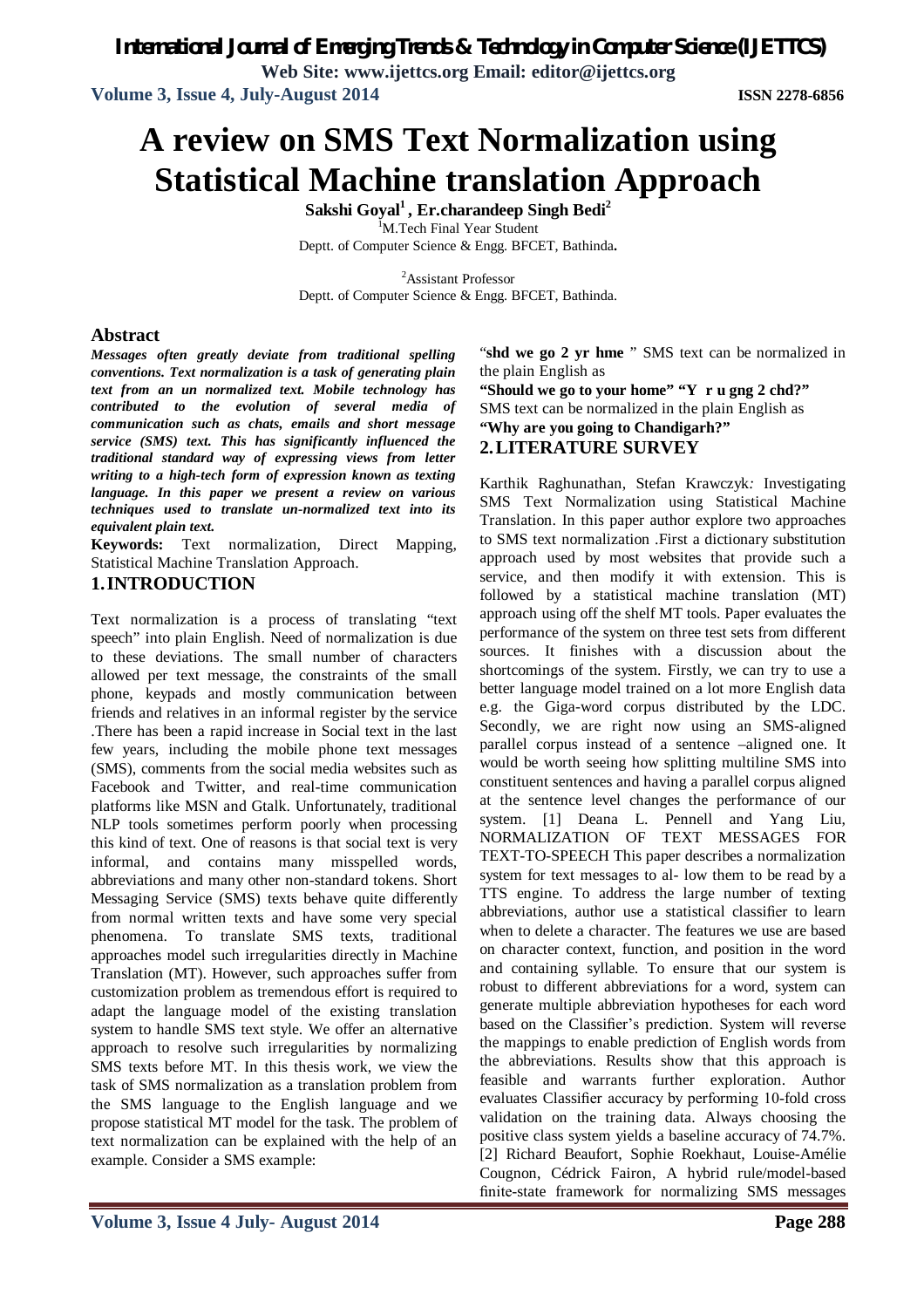### *International Journal of Emerging Trends & Technology in Computer Science (IJETTCS)* **Web Site: www.ijettcs.org Email: editor@ijettcs.org**

#### **Volume 3, Issue 4, July-August 2014 ISSN 2278-6856**

This paper presents a method that shares similarities with both spell checking and machine translation approaches. The normalization part of the system is entirely based on models trained from a corpus. Evaluated in French by 10 fold-cross validation, the system achieves a 9.3% Word Error Rate and a 0.83 BLEU score. The evaluation was performed on the corpus of 30,000 French SMS presented in Section 4.2, by ten-fold cross-validation (Kohavi, 1995). The principle of this method of evaluation is to split the initial corpus into 10 subsets of equal size. The system is then trained 10 times, each time leaving out one of the subsets from the training corpus, but using only this omitted subset as test corpus. The language model of the evaluation is a 3-gram. System did not try a 4-gram. Overall accuracy of the system is comes out to be 76.23%. [3] Chen Li Yang Liu, Improving Text Normalization Using Character-blocks based Models and System Combination In this paper, author propose an approach to segment words into blocks of characters according to their phonetic symbols, and apply MT and sequence labeling models on such block-level. Author also proposes to combine these methods, as well as with other existing methods, in order to leverage their different strengths. The proposed system shows an accuracy of 74.6%. [4]

#### **3. EXISTING METHDOLOGY**

To translate the SMS text into its equivalent plain text following approaches can be used.

#### **3.1. Direct Mapping**

In direct mapping approach input text is broken into various tokens and each token is then compared along with database entry and result is evaluated by combining all results obtained from these tokens. This approach will only work if token is present in the database. A large database is required to translate the given un-normalized text into plain English text for this approach.

#### **3.2. Statistical machine translation approach:**

Statistical machine translation is a data-oriented statistical framework for translating text from one natural language to another based on the knowledge.SMT is divided into training phase and translation based. During training phase combinations of words are formed from existing data. During translation, the collected statistical information is used to find the best translation for the input sentences, and this translation step is called the decoding process. There are three different statistical approaches in MT, Word-based Translation, Phrase-based Translation, and Hierarchical phrase based model. Statistical MT model take the view that every sentence in the target language is a translation of the source language sentence with some probability. The best translation, of course, is the sentence that has the highest probability. The key problems in statistical MT are: estimating the probabilities of translation, and efficiently finding the sentence with the highest probability. This system uses n gram approach which is a combination of the input words

.The system has tried upto3-gram approach in the existing system. We can improve the system to 8-grams. Phase



**Fig .1**[a] Training Phase [b] Translation Phase **4. RESULTS**

**Table 1:** comparison between systems

| <b>System</b> | 121   | [3]    | [4]   |
|---------------|-------|--------|-------|
| Accuracy      | 74.7% | 76.23% | 74.6% |

The above system generates the following accuracy which needs improvements. Maximum accuracy of the existing systems is comes out to be approximately 77% which require further improvements.

#### **5. CONCLUSION**

In this paper we have present the review on various techniques of translation of un-normalized text into plain English text. We have studied the approaches that lacks in many forms. Hybrid approach which is a combination of all these techniques can be used to obtain more accurate results.

#### **REFERENCES**

- [1] Karthik Raghunathan, Stefan Krawczyk: Investigating SMS Text Normalization using Statistical Machine Translation.
- [2] Deana L. Pennell and Yang Liu, NORMALIZATION OF TEXT MESSAGES FOR TEXT-TO-SPEECH , 978-1-4244-4296-6/10/\$25.00 ©2010 IEEE
- [3] Richard Beaufort , Sophie Roekhaut , Louise- Amélie Cougnon, Cédrick Fairon, A hybrid rule/model-based finite-state framework for normalizing SMS messages
- [4] Chen Li Yang Liu, Improving Text Normalization Using Character-blocks based Models and System Combination
- [5] Aw, Ai Ti and Zhang, Min and Xiao, Juan and Su, Jian," A phrase-based statistical model for SMS text